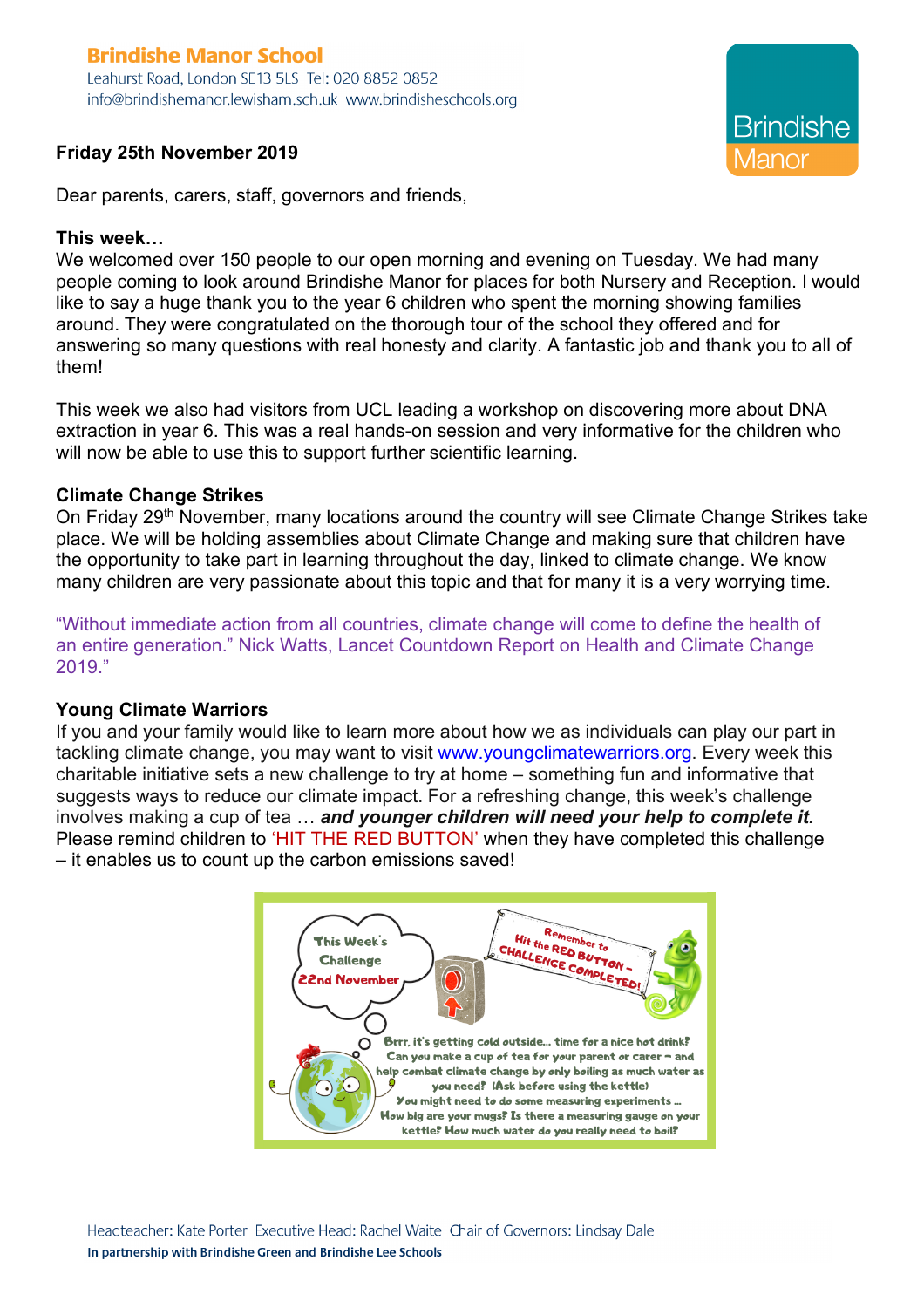## **Fabulous attendance this week…** KS1 – Jasper 98% KS2 – Jet 97%

## **Children in Need 2019**!



Our collection for Children in Need raised **£346.63**. Many thanks to all of the children and families that donated on the day.

#### **Winter Performances**

**KS1 –** This year each child in Y1/Y2 will be allocated 2 tickets. You may choose whether you use your 2 tickets for one performance date, or split them for two different performances. You will not need to apply for tickets. A letter was sent home today to explain how this will work.

| <b>Moonstone &amp; Onyx</b>  | Monday 16 <sup>th</sup> December - 9.30am |
|------------------------------|-------------------------------------------|
| <b>Amethyst &amp; Jasper</b> | Monday 16 <sup>th</sup> December - 2pm    |
| Ruby & Jasper                | Tuesday 17th December - 9:30am            |
| <b>Moonstone &amp; Onyx</b>  | Tuesday 17th December - 2pm               |
| <b>Amethyst &amp; Onyx</b>   | Wedensday 18th December - 9:30am          |
| Ruby & Jasper                | Wednesday 18 <sup>th</sup> December - 2pm |

**KS2 -** performances are split into two groups and tickets will be available for these performances on request, via the letter that will be sent home in due course.

**Weds 11th 2pm** Pearl Topaz Quartz Diamond **Tues 10th 2pm Weds 11th 9.30am Sapphire** Amber Jet Opal

**Tues 10th 9.30am**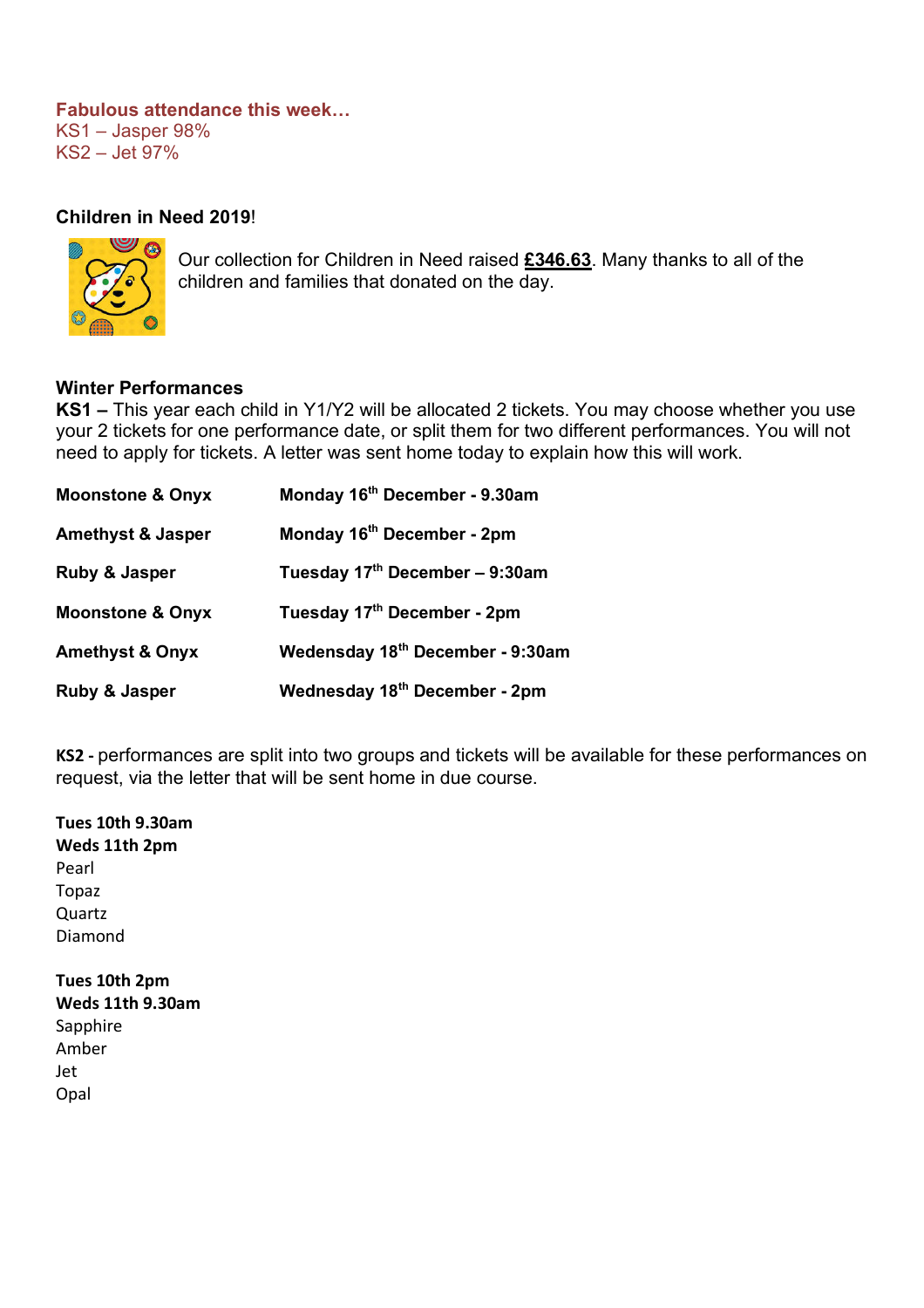# **Dates for your diary**



**Friday 13th December** - Christmas Fair 3:15pm **Tuesday 10th**- **Wednesday 11th December** – KS2 Winter performances **Thursday 12th December** – EYFS Winter performance **Thursday 12th December** – Christmas Dinner/ Dress Festive day **Thursday 12th December** - Full governing body meeting **Monday 16th** – **Wednesday 18th December** – KS1 Winter performances

Best wishes for the weekend

Kate Porter Headteacher

**Nursery:** This week Nursery children have continued sorting pictures and items that starts with the sounds 's', 'a' and 't'. We are practising writing these sounds on white boards, little books, notepads and label cards. We have also been matching numerals with quantities and played more number games. Nursery has started practising their songs for the Christmas Performance, something we do every day now. Thank you to all the old (and new) Christmas decorations adults have been bringing in as well as the tree donated to us. We appreciate every donation. If you have any more old decorations that won't make the tree this year, Nursery would be more than happy to take them off your hands. This week in Reception we have been writing all sorts of things: pizza menus, shopping lists, mini books and more. It is lovely to see the children using their phonics in their writing. In maths, we have been using the language of *more* and *fewer* to compare amounts. We have also continued with our daily date routine and singing our days and months songs.

Recent sounds we have learned in phonics are:



face, down her hair and give her a curl



kangaroo's body tail and leg.

and scoop out the up to the top and egg draw the puddle.

back and curl over his arm.

The children have enjoyed creating their own vehicles using various recycled materials, as well as building up their hand and finger strength with a range of 'Finger Gym' activities.

We have begun practising for our Early Years Winter Singalong on Thursday 12th December. Please look out for a letter this week with more details of the performance times.

**Year 1** This week in Jasper class we have continued with our animal leaflets, writing about our animal's habitat and why they suit living there. The children are extremely engaged with this topic and absolutely love watching David Attenborough documentaries to give them even more information about animals and their habitats. We have also been making information posters to raise awareness about pollution, giving suggestions about what we can do to help this issue. In maths we have been using the bar model to represent a subtraction sentence. Try some at home where the children will draw a number train with their whole amount and cross out the number they need to take away. Remember to say the number sentence aloud!

In Onyx class, we have continued our theme of light and dark. We created a science experiment using a dark den to see which colours show up the best in the dark when using a torch. We have also started writing out pirate stories inspired by The Night Pirates book, which are coming along very nicely. In